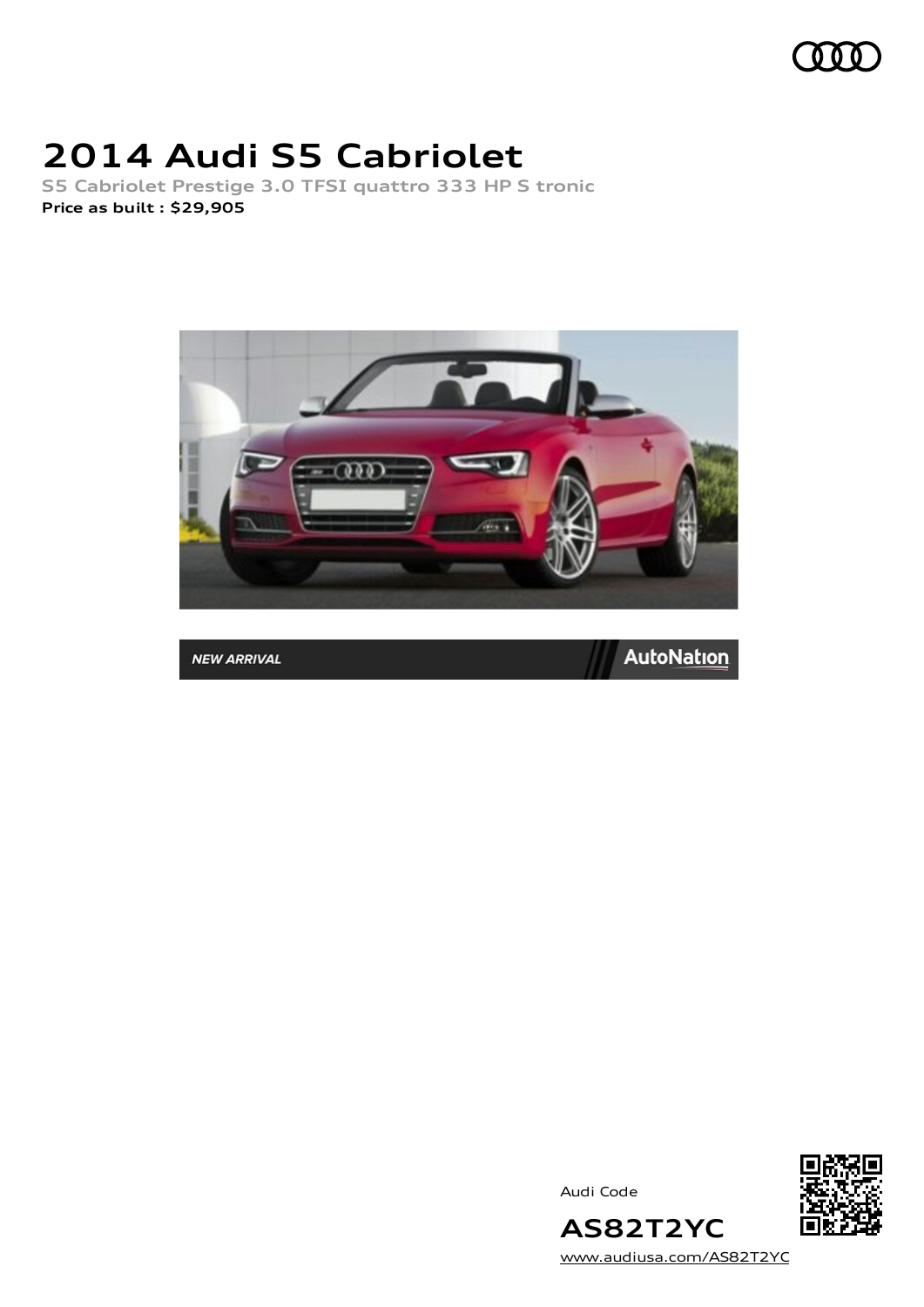# **Summary**

### **Audi 2014 Audi S5 Cabriolet**

S5 Cabriolet Prestige 3.0 TFSI quattro 333 HP S tronic

**Price as buil[t](#page-10-0)** \$29,905

#### **Exterior colour**

Glacier White metallic with Black roof

### **Interior colour**

### **Technical Specifications**

| Engine type                  | Six-cylinder                                  |
|------------------------------|-----------------------------------------------|
| stroke                       | Displacement/Bore and 2,995/84.5 x 89.0 cc/mm |
| Max. output                  | $({1})/{2}$ HP                                |
| Torque                       | /{1} lb-ft@rpm                                |
| Top track speed              | 155 mph mph                                   |
| Acceleration (0 - 60<br>mph) | 5.3 sec. seconds                              |



## **NEW ARRIVAL**

## **AutoNation**

#### **Further Information**

| Warranty        |              |
|-----------------|--------------|
|                 | No           |
| Mileage         | 60,317 miles |
| Type of vehicle | Used car     |
|                 |              |

**Audi Code** AS82T2YC

**Your configuration on www.audiusa.com** [www.audiusa.com/AS82T2YC](https://www.audiusa.com/AS82T2YC)

**Commission number** ddcd74f40a0d0cc779e5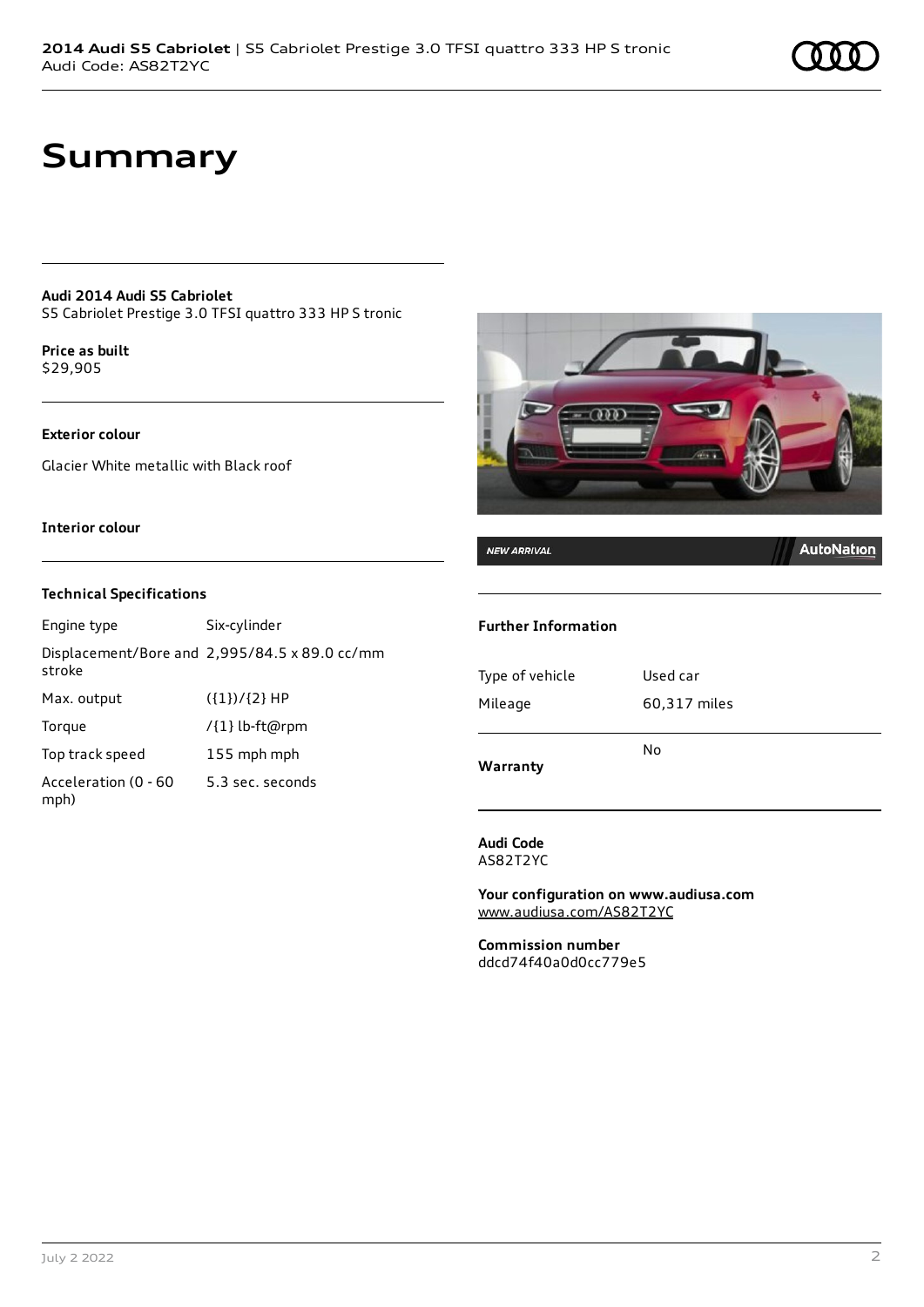# **Equipment**

Glacier White metallic with Black roof

Audi advanced key (keyless access)

Power-adjustable, auto-dimming, heated exterior side mirrors with memory

255/35 R19 Y Tires

19" 5-parallel-spoke star design wheels with 255/35 summer performance tires

Auto-dimming interior mirror with digital compass

Leather-covered door armrests in the door trims

DVD player

Bang & Olufsen® Sound System

HD Radio™ Technology





**(1/2)**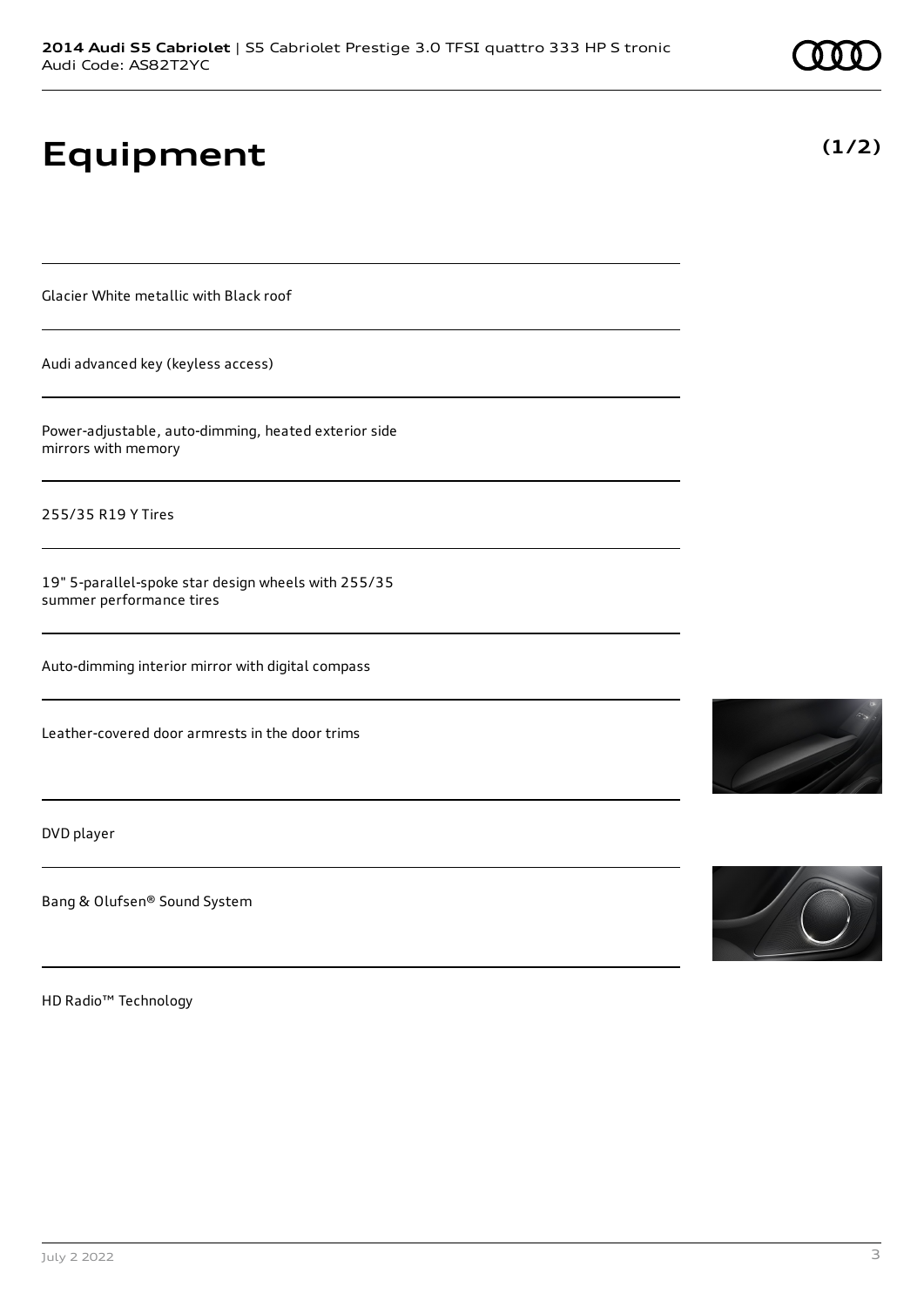# **Equipment**

Audi side assist

BLUETOOTH® wireless technology preparation for mobile phone





**(2/2)**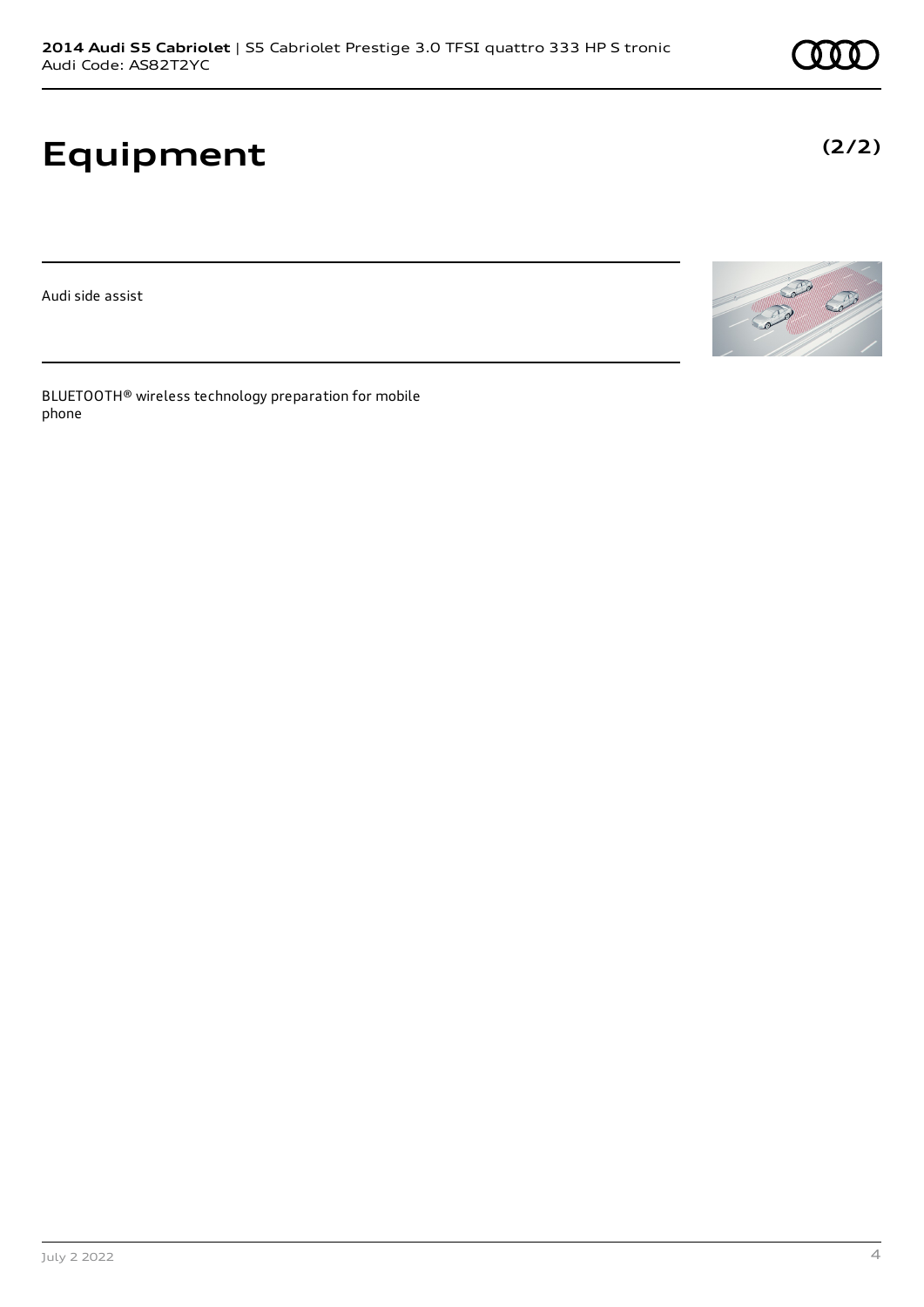# **Standard features**

# **Safety and Security**

| 4UB             | Driver and front passenger dual-stage<br>airbags, knee airbags, and head/thorax side<br>airbags       |
|-----------------|-------------------------------------------------------------------------------------------------------|
| 1 AT            | Anti-lock Brake System (ABS) with Electronic<br>Brake-pressure Distribution (EBD) and brake<br>assist |
| UH1             | Electromechanical parking brake                                                                       |
| 8T1             | Cruise control with coast, resume and<br>accelerate features                                          |
| VC <sub>2</sub> | Garage door opener (HomeLink®)                                                                        |
| 6Y8             | Cruise control speed limit system                                                                     |
| QZ7             | Tilt and telescopic manually adjustable<br>steering column                                            |
| 7K6             | Tire-pressure monitoring system                                                                       |
| 4X1             | Front side airbags                                                                                    |
| 8N6             | Rain sensor for automatic windshield wipers                                                           |
| 3B4             | LATCH (Lower Anchors & Tethers for<br>CHildren) provisions in rear seats                              |

| <b>Interior</b> |                                                                           |
|-----------------|---------------------------------------------------------------------------|
| QE1             | Storage nets in backs of front seats                                      |
| <b>WPT</b>      | Equipment package "BEST" for US                                           |
| 3FT             | Acoustic folding roof-folds at speeds up to<br>31 mph                     |
| 7M <sub>2</sub> | Aluminum doorsill inlays                                                  |
| 9AQ             | Three-zone automatic climate control                                      |
| 001             | Backlit electro-luminescent instrument<br>cluster with brightness control |
| 2PK             | Three-spoke flat-bottom steering wheel with<br>shift paddles              |
| 6E3             | Folding front center armrest with adjustable<br>height                    |
| 7F9             | Plastic/leather gearshift knob/handle                                     |
| 3 K A           | Split folding 50/50 rear seatbacks                                        |
| N3M             | Fine Nappa leather seating surfaces                                       |
| 4A3             | <b>Heated front seats</b>                                                 |

## **Exterior**

| 0PO | Quad exhaust outlets                                                                                                                                                                |
|-----|-------------------------------------------------------------------------------------------------------------------------------------------------------------------------------------|
| 151 | Tool kit in storage compartment in trunk                                                                                                                                            |
| 1BD | S5 Cabriolet sport suspension calibration.<br>Five-link suspension with upper and lower<br>control arms, stabilizer bar and individual,<br>gas-charged coil springs/shock absorbers |
| 8FH | Bi-functional headlight with gas discharge<br>lamp, for driving on the right (US design)                                                                                            |
| 8SL | LED taillight technology and rear fog lights                                                                                                                                        |
| 47R | High-gloss package                                                                                                                                                                  |

## **Infotainment and Driver Assistance**

| 2H1 | Audi drive select                             |
|-----|-----------------------------------------------|
| UF7 | Audi music interface with iPod® integration   |
| 908 | Driver information system with colour display |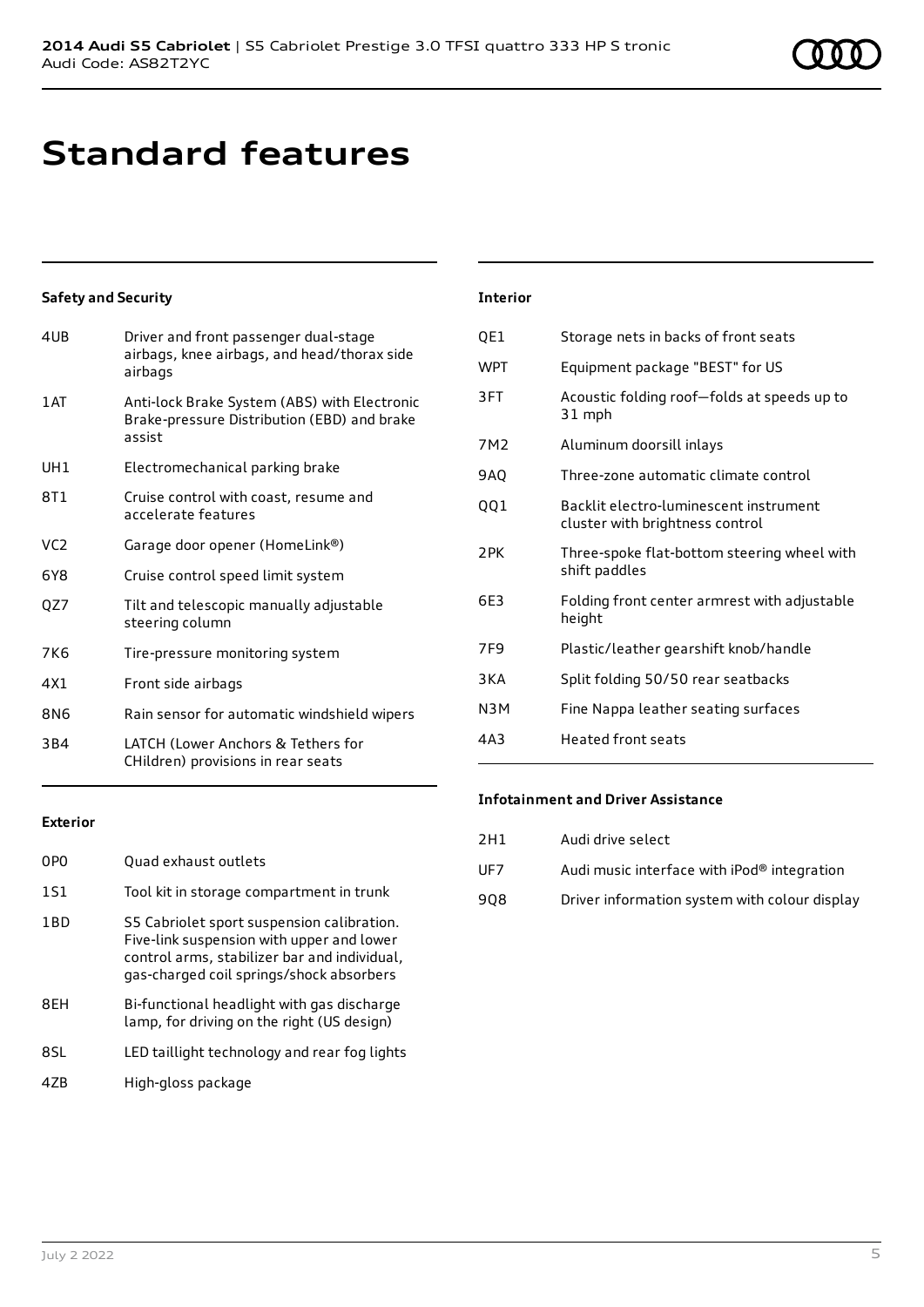# **Dealer remarks**

The following items have been reconditioned on this vehicle: new brakes!

- Wheels: 9.0J X 19" 5-Arm Rotor Design Titanium
- Glacier White Metallic/Black Roof
- Leather Seats
- Navigation System
- Keyless Start
- Bluetooth Connection
- Convertible Soft Top
- All Wheel Drive
- Black/Red; Fine Nappa Leather Seat Trim

This vehicle includes a Money-Back Guarantee\* and passed our precise inspection process. Best of all the price you see is the price you pay. No haggling. No back and forth. No pressure. And this price is so good it is guaranteed. \*Money-Back Guarantee is valid for 5 days or 250 miles, whichever comes first. Subject to certain terms and conditions. See store for details. Some restrictions apply.

All efficacy claims & statements are relevant when disinfectant product is applied correctly. This disinfectant product has been approved & registered by the EPA for use against SARS-CoV-2, the virus that causes Disease 2019 (COVID-19). Disinfectant methods or claims should not be deemed to state or imply these products can eliminate or prevent transmission of any virus, illness or disease. For product manufacturer or EPA registration information, see an AutoNation Service Associate for details.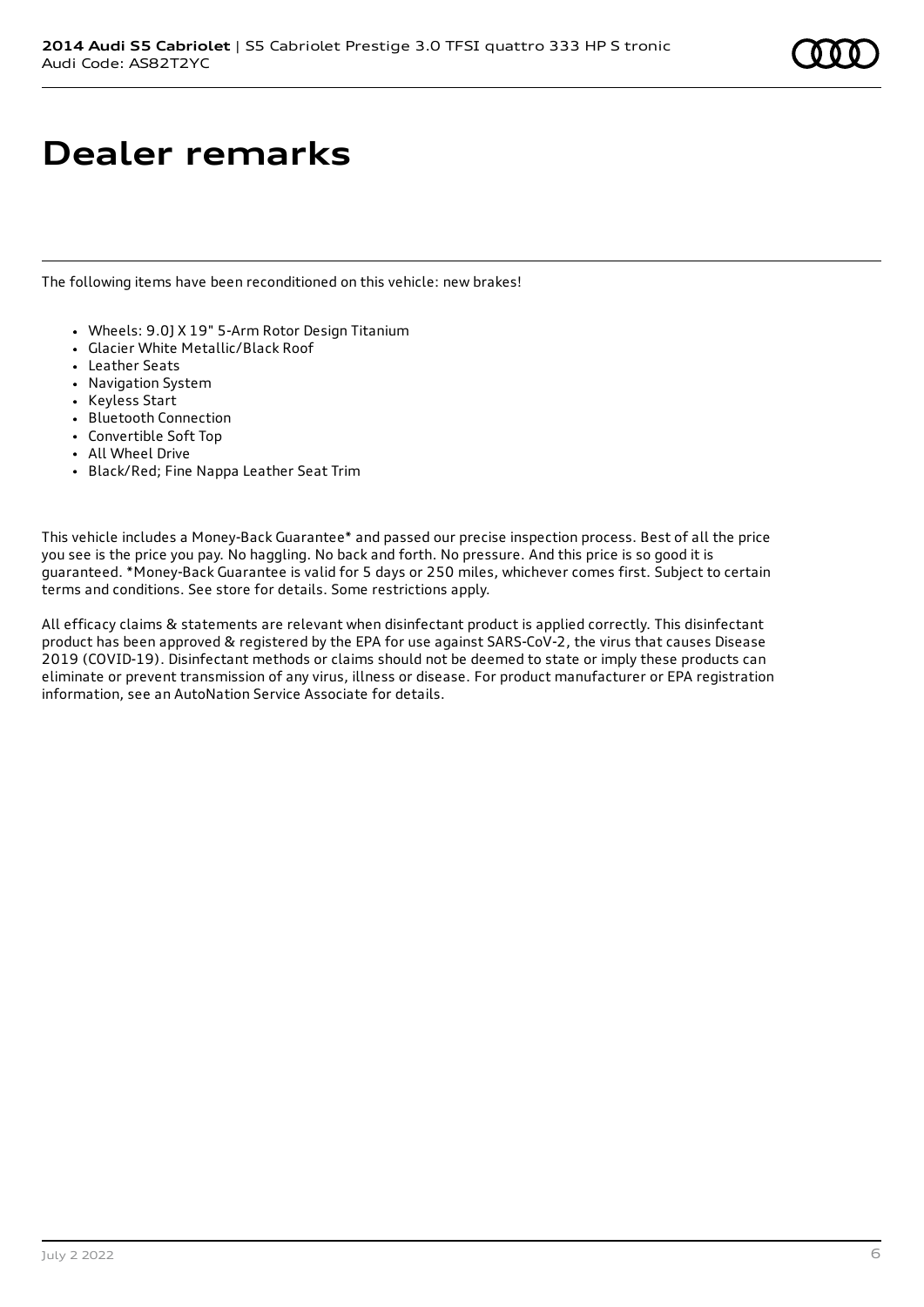# **Technical Specifications**

**(1/2)**

| <b>Engineering   Performance</b>            |                                               | <b>Driveline</b>                           |                                                               |
|---------------------------------------------|-----------------------------------------------|--------------------------------------------|---------------------------------------------------------------|
| Engine type                                 | Six-cylinder                                  | Gear ratios: 6th                           | 0.625                                                         |
| Acceleration (0 - 60                        | 5.3 sec. seconds                              | Gear ratios: Final Drive                   | 3.875                                                         |
| mph)<br>Max. output                         | $({1})/{2}$ HP                                | Gear ratios: 7th                           | 0.519                                                         |
| Engine block                                | Aluminum alloy                                | Gear ratios: 4th                           | 1.025                                                         |
| Induction/fuel injection Supercharged/TFSI® |                                               | Gear ratios: 5th                           | 0.787                                                         |
| Cylinder head                               | Aluminum alloy                                | Gear ratios: 2nd<br>Gear ratios: 3rd       | 2.150<br>1.406                                                |
| Max. output ps/hp                           | 333 @ 5,500-6,500 @ rpm                       | Gear ratios: Reverse                       | 2.944                                                         |
| stroke                                      | Displacement/Bore and 2,995/84.5 x 89.0 cc/mm | Gear ratios: 1st                           | 3.692                                                         |
| Top track speed                             | 155 mph mph                                   |                                            |                                                               |
| Torque                                      | /{1} lb-ft@rpm                                | <b>Steering</b>                            |                                                               |
| Valvetrain                                  | 24 valve DOHC with variable valve<br>timing   | Steering type                              | Electromechanical power steering<br>system                    |
| <b>Electrical system</b>                    |                                               | Turning diameter, curb- 37.4 ft<br>to-curb |                                                               |
| Alternator                                  | 14 Volts - 150 amp                            | Steering ratio                             | 15.9:1                                                        |
| <b>Battery</b>                              | 12 Volts - 80 amp                             | Suspension                                 |                                                               |
|                                             |                                               | Front axle                                 | Five-link front suspension with S5<br>sport calibration       |
|                                             |                                               | Rear axle                                  | Trapezoidal-link rear suspension<br>with S5 sport calibration |
|                                             |                                               | <b>Brake system</b>                        |                                                               |
|                                             |                                               | Front brakes                               | 13.6 (ventilated disc) in                                     |
|                                             |                                               | Rear brakes                                | 13.0 (ventilated disc) in                                     |
|                                             |                                               |                                            |                                                               |
|                                             |                                               |                                            |                                                               |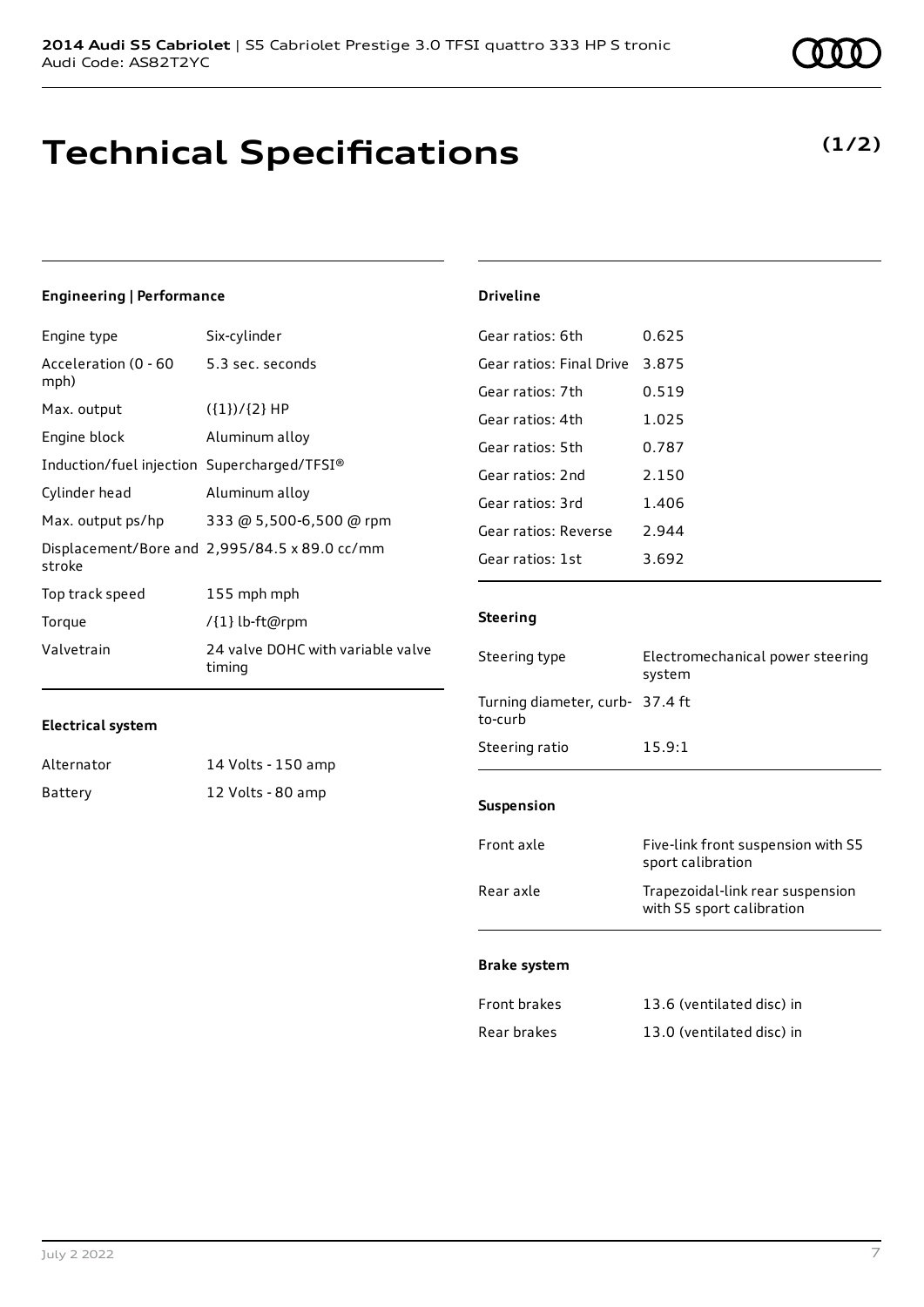# **Technical Specifications**

## **Body**

| Material | Fully galvanized steel unibody with<br>aluminum front fenders and<br>multistep anti-corrosion protection |
|----------|----------------------------------------------------------------------------------------------------------|
|          |                                                                                                          |

## **Warranty | Maintenance**

| Warranty    | 4-Year/50,000 mile Audi New<br>Vehicle Limited Warranty                                  |
|-------------|------------------------------------------------------------------------------------------|
| Maintenance | 12-Month/5,000 mile (whichever<br>occurs first) NO CHARGE first<br>scheduled maintenance |

## **Interior measurements**

| Seating capacity                          | 4                 |
|-------------------------------------------|-------------------|
| Shoulder room, rear                       | 46.8 in           |
| Leg room, rear                            | 31.9 in           |
| Shoulder room, front                      | 54.3 in           |
| Head room, rear                           | $36.3$ in         |
| Leg room, front                           | 41.3 in           |
| Head room, front                          | 40.0 in           |
| Cargo volume, rear<br>seatbacks up/folded | 10.2 cu ft, cu ft |
|                                           |                   |

### **Exterior Measurements**

| Height                           | 54.2 in  |
|----------------------------------|----------|
| Overall width without<br>mirrors | 73.0 in  |
| Length                           | 182.7 in |
| Wheelbase                        | 108.3 in |
| Drag coefficient                 | .33 Cw   |
| Overall width with<br>mirrors    | 79.5 in  |
| Track rear                       | 62.0 in  |
| Track front                      | 62.5 in  |
| Curb weight                      | 4,310 lb |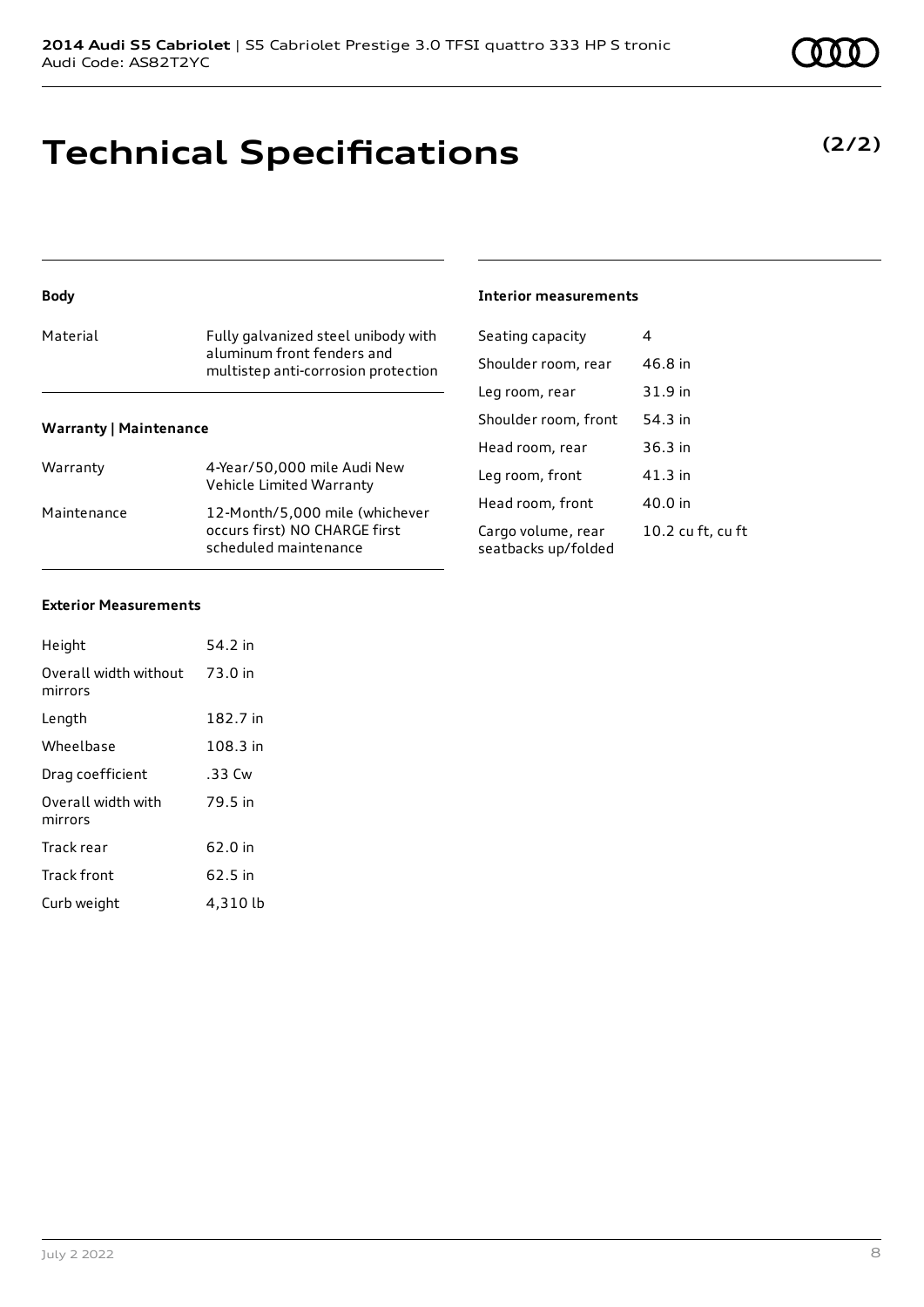

# **Consumption- and emission**

**Consumption by NEDC**

combined 21 mpg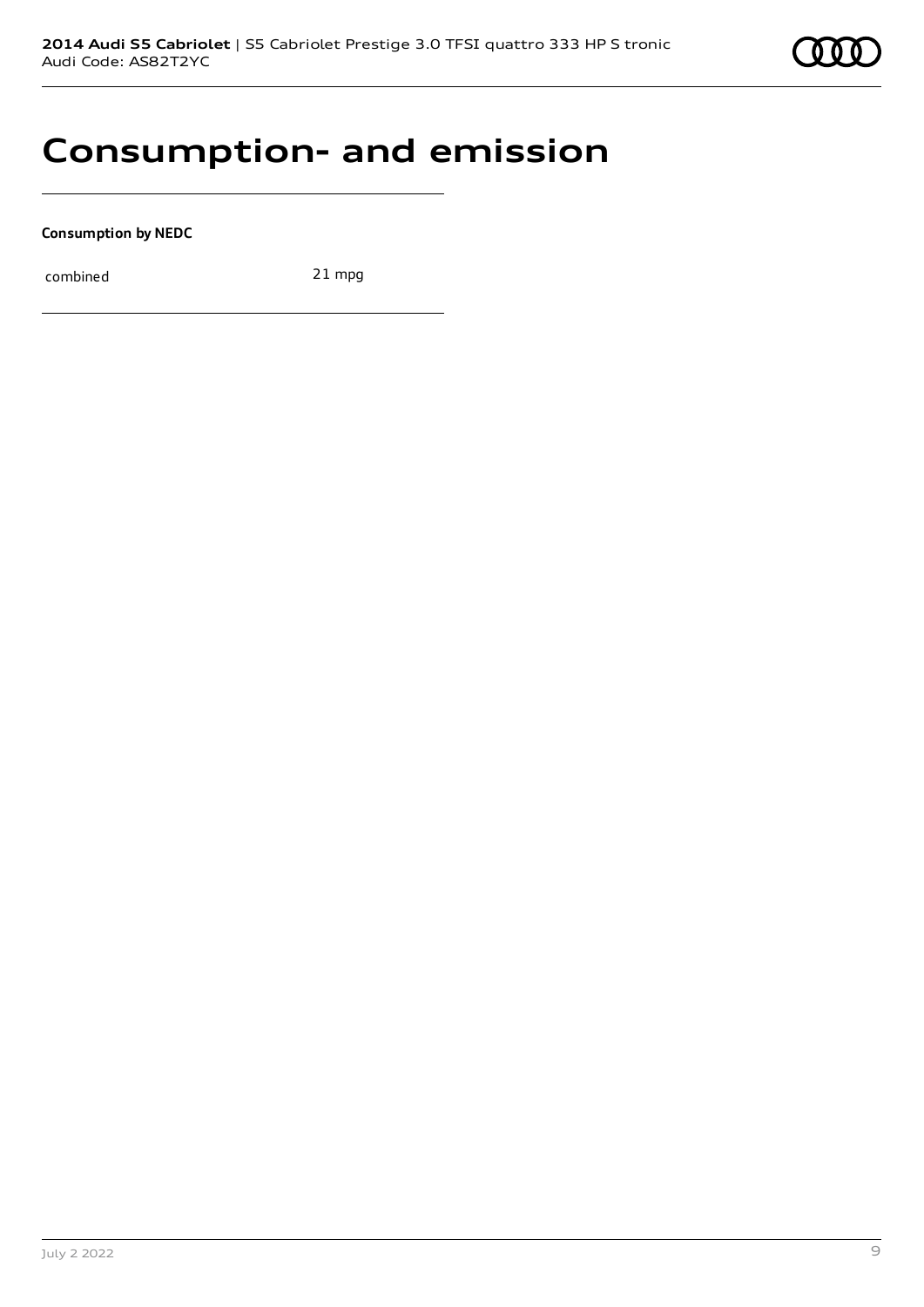

# **Contact**

Dealer **Audi Plano**

5930 W Plano Pkwy 75093 Plano TX

Phone: +12144523800 FAX: 2144523825

www: [https://www.audiplano.com](https://www.audiplano.com/)